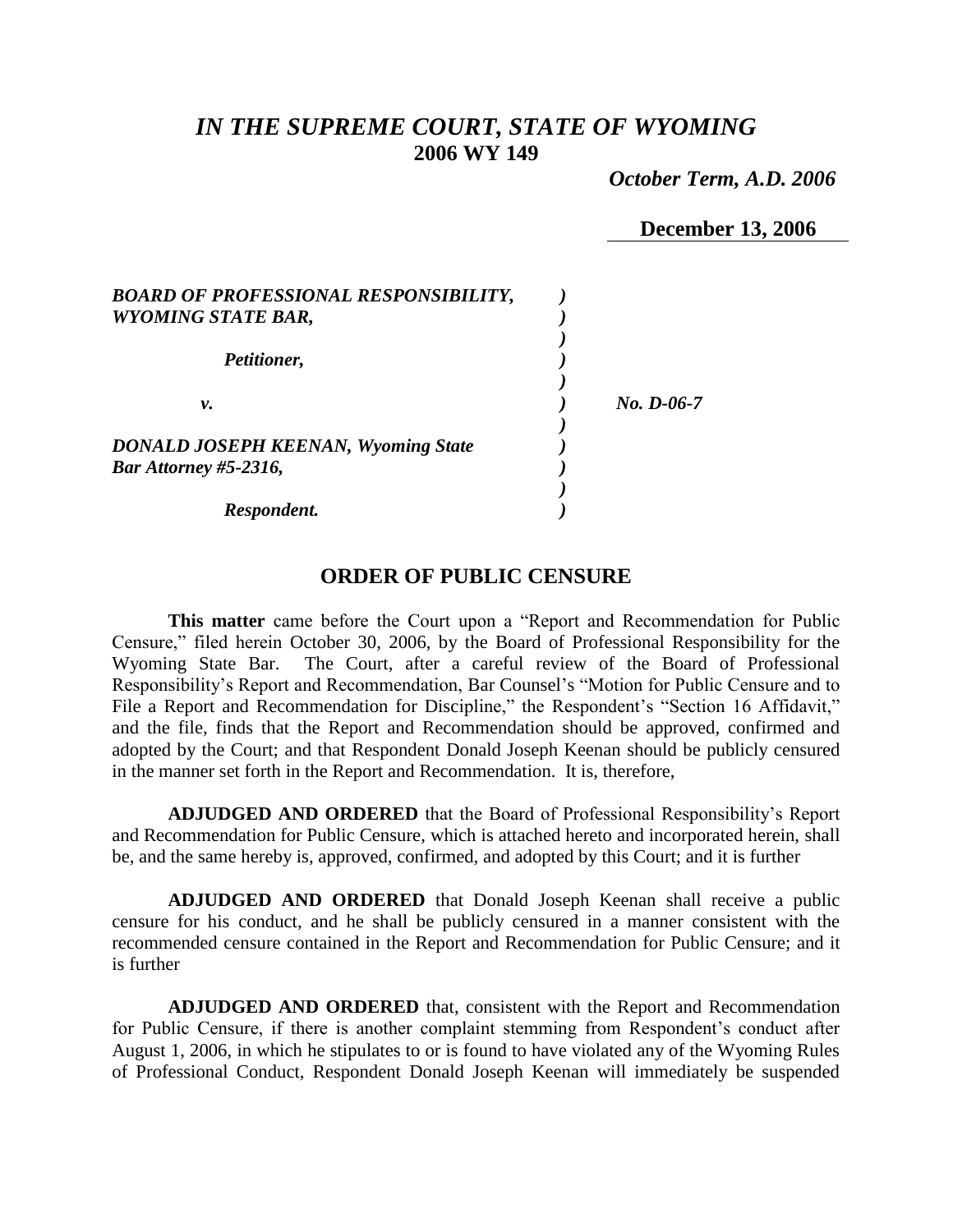from the practice of law for two years. This probationary period will last until December 31, 2008; and it is further

**ORDERED** that, pursuant to Section 26 of the Disciplinary Code for the Wyoming State Bar, Donald Joseph Keenan shall reimburse the Wyoming State Bar the amount of \$117.78, representing some of the costs incurred in handling this matter, as well as pay administrative fees of \$1,500.00. Mr. Keenan shall pay the total amount of \$1,617.78 to the Clerk of the Board of Professional Responsibility on or before January 5, 2007; and it is further

**ORDERED** that the Clerk of this Court shall docket this Order of Public Censure, along with the incorporated Report and Recommendation for Public Censure, as a matter coming regularly before this Court as a public record; and it is further

**ORDERED** that, pursuant to Rule 4(c) of the Disciplinary Code for the Wyoming State Bar, this Order of Public Censure, along with the incorporated Report and Recommendation for Public Censure, shall be published in the Wyoming Reporter and the Pacific Reporter; and it is further

**ORDERED** that the Clerk of this Court cause a copy of the Order of Public Censure to be served upon Respondent Donald Joseph Keenan; and it is further

**ORDERED** that the Clerk of this Court transmit a copy of this Order of Public Censure to members of the Board of Professional Responsibility, and the clerks of the appropriate courts of the State of Wyoming.

**DATED** this 12th day of December, 2006.

**BY THE COURT:**

**BARTON R. VOIGT Chief Justice**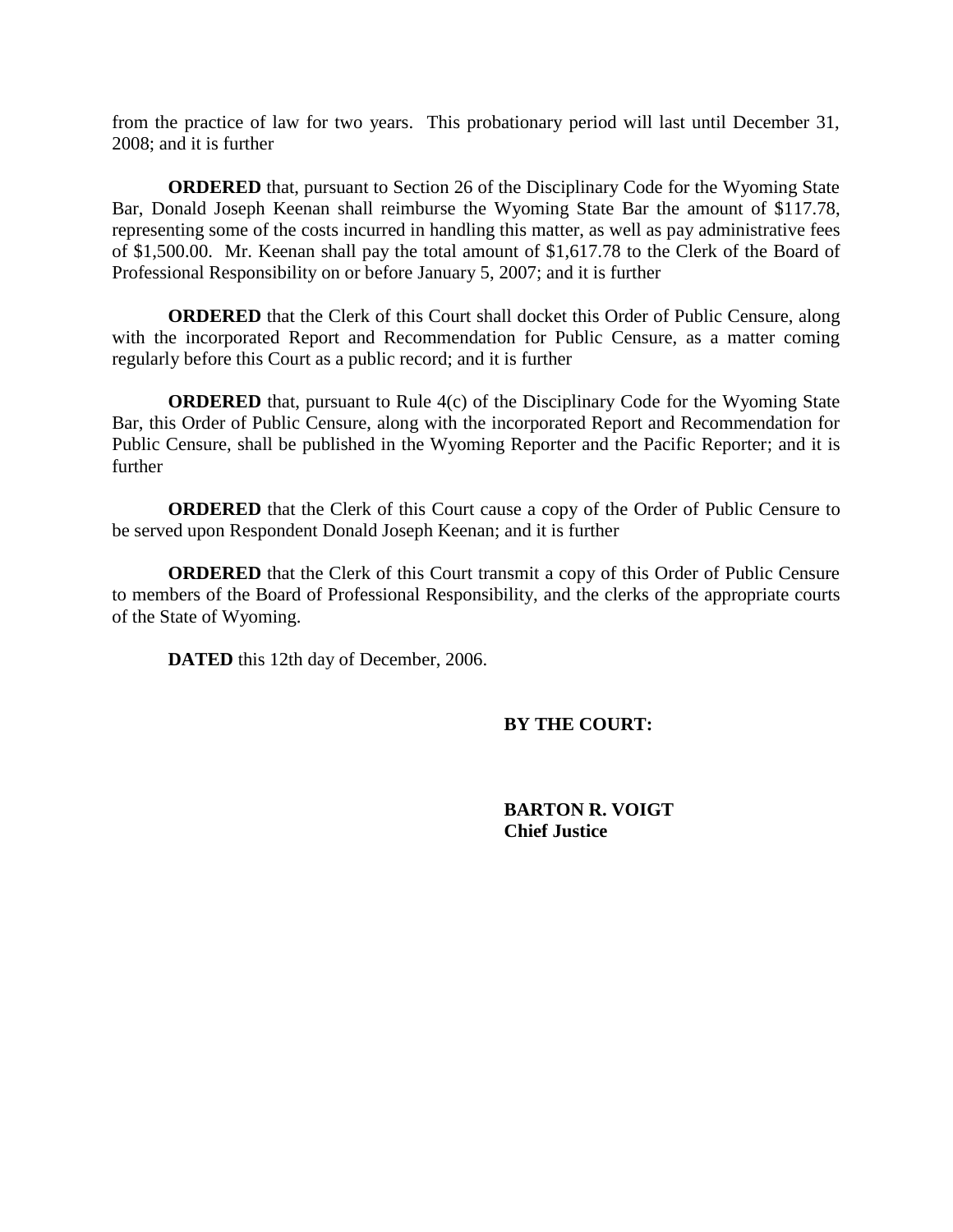# BEFORE THE BOARD OF PROFESSIONAL RESPONSIBILITY **WYOMING STATE BAR STATE OF WYOMING**

| In the matter of                |                               |
|---------------------------------|-------------------------------|
| DONALD JOSEPH KEENAN,           |                               |
| <b>WSB</b> Attorney No. 5-2316, | Docket Nos. 2006-01, 2006-06, |
| Respondent.                     | 2006-10                       |

## REPORT AND RECOMMENDATION FOR PUBLIC CENSURE

The Board of Professional Responsibility makes the following report and recommendation for public censure and additional discipline, with its findings of fact, conclusions of law, and recommendation to the Supreme Court of Wyoming:

### **FINDINGS OF FACT**

1. Respondent is currently an active member of the Wyoming State Bar and has been since 1985. He resides in Riverton, Wyoming. He is a sole practitioner.

#### $#2006-01$

 $\mathcal{L}(\mathbb{R})$ 

2. In the summer of 2005, Respondent was contacted by Dale Dow in regard to partitioning property he co-owned with his sister. He paid Respondent \$1000 to start the work. Respondent researched the property, then drafted the petition for partitioning and the summons. It was never filed.

3. Later that fall, Respondent told Mr. Dow that Respondent had filed the action in court, even though Respondent had not.

4. By check dated 20 December 2005, Respondent returned the \$1000 to Mr. Dow.

 $\mathbf{1}$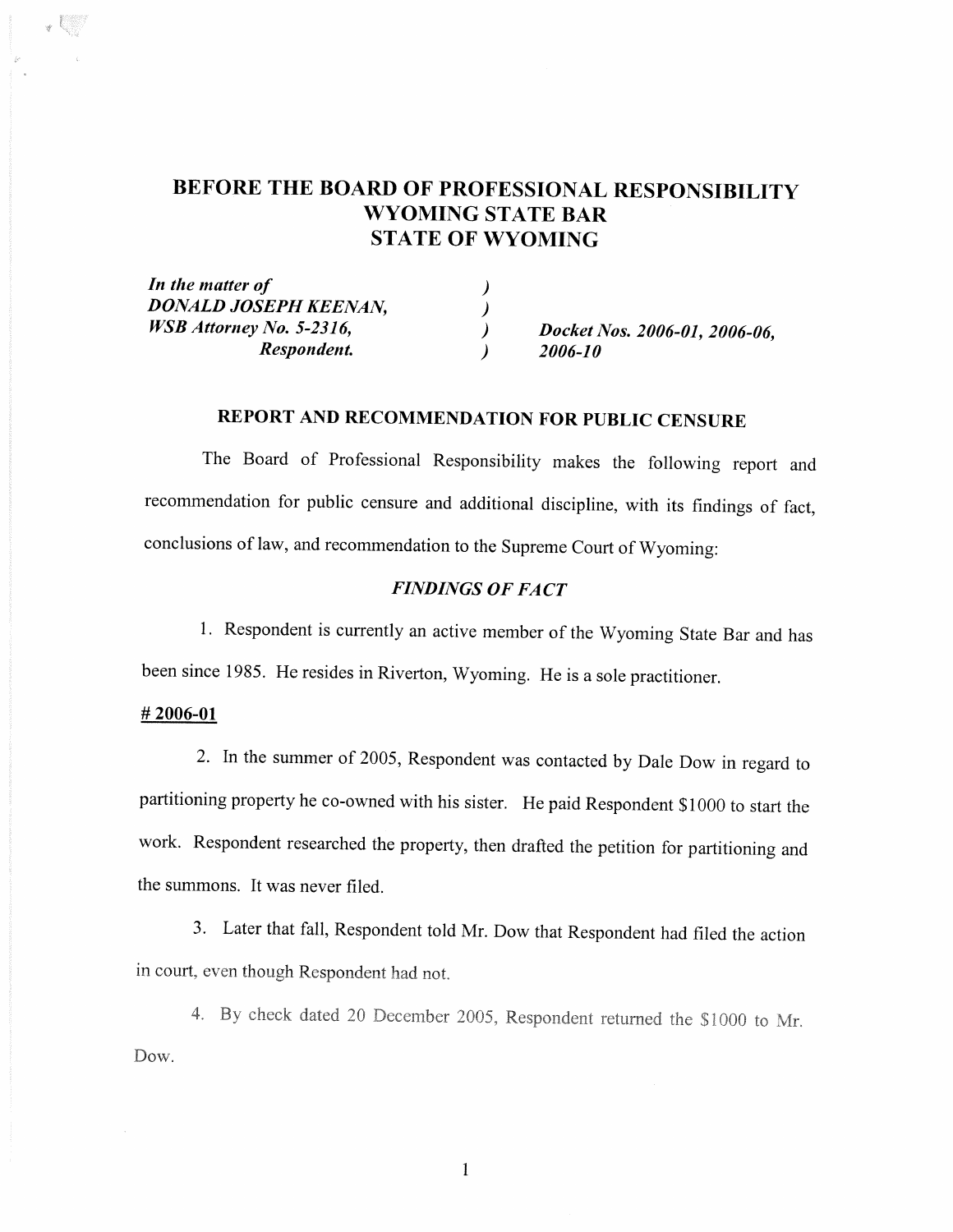5. Respondent's failure to diligently pursue the case violated Rule 1.3 of the Wyoming Rules of Professional Conduct, and his failure to properly communicate with his client violated Rule 1.4.

#### #2006-10

On 17 June 2004, Respondent represented Teresa Paterson in a custody, 6. paternity and visitation hearing. Thereafter, Respondent was assigned by the judge to draft the appropriate orders stemming from the hearing. Respondent failed to do that; however, on several occasions, Respondent told his client that Respondent had done the paperwork and submitted it to the court.

7. The opposing attorney eventually submitted his version of the proposed orders, and they were signed by the court. Respondent's client then retained another attorney who is apparently filing additional motions to modify the orders.

8. Respondent's failure to diligently pursue the case by submitting the necessary orders violated Rule 1.3 of the Wyoming Rules of Professional Conduct, and his failure to properly communicate with his client violated Rule 1.4.

#### #2006-06

9. Sometime in 1996, Respondent was retained by Daril Cinquanta to pursue a claim he had in regard to restoration of his classic airplane. The amount in issue was \$30,000.

10. In June 1997, Respondent filed a complaint and later had a default entered. Respondent did not at that time seek to obtain a default judgment, but eventually got that done, and the judgment filed in the amount of \$30,000. Respondent then proceeded to

 $\overline{2}$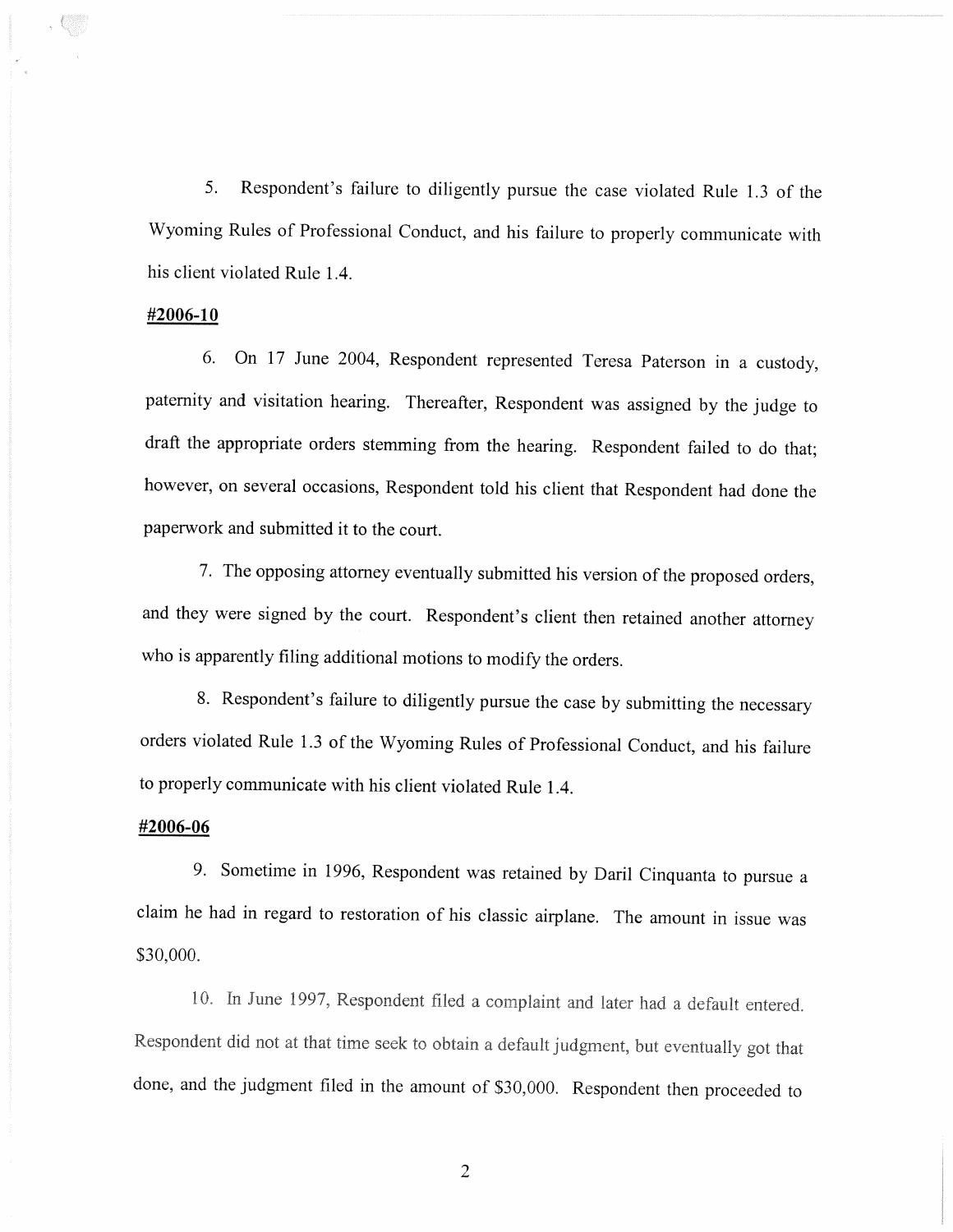get a precipe for execution. No collectible assets were found, so Respondent did no further work on the case.

11. At this point, Respondent did not inform his client of the status of the case, but intimated to him that Respondent was working on the case.

12. Respondent's failure to diligently pursue the case violated Rule 1.3 of the Wyoming Rules of Professional Conduct, and his failure to properly communicate with his client violated Rule 1.4.

## **CONCLUSIONS OF LAW**

13. Standard 4.43 of the ABA Standards for Imposing Lawyer Sanctions discusses the acts which result in a public censure for violations of Rules 1.3 and 1.4: "Reprimand [or public censure] is generally appropriate when a lawyer is negligent and does not act with reasonable diligence in representing a client, and causes injury or potential injury to a client."

ABA Standards for Imposing Lawyer Sanctions 9.1 provides for 14. consideration of aggravating and mitigating circumstances in deciding on an appropriate sanction. Section 9.21 defines aggravating circumstances as "any consideration, or factors that may justify an increase in the degree of discipline to be imposed." Section 9.31 defines mitigating circumstances as "any considerations, or factors that may justify a reduction in the degree of discipline to be imposed."

a. Applicable aggravating factors in this case are:

i. Section 9.22 (c)---pattern of misconduct as shown by these three grievances; and

3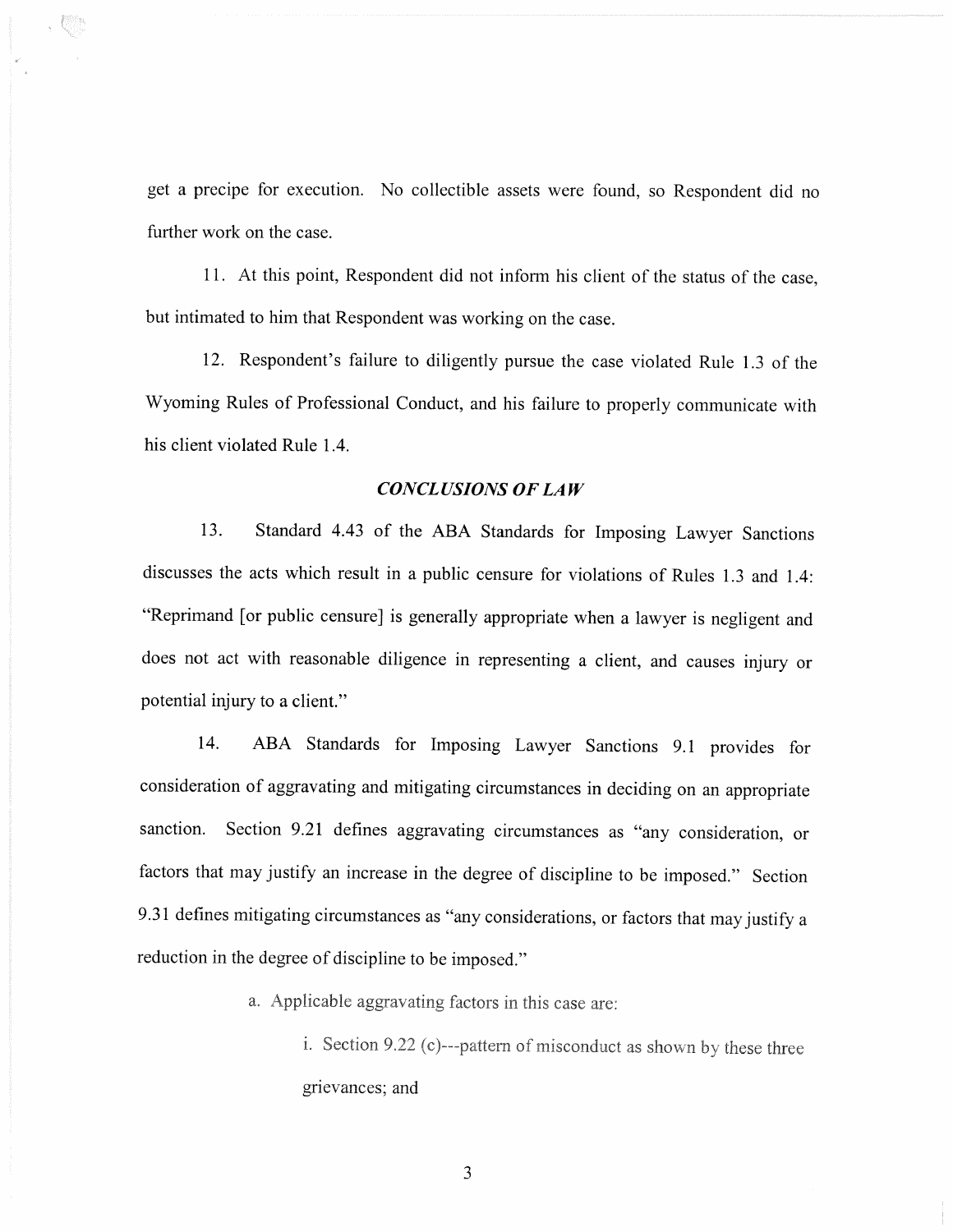ii. Section 9.22 (i)---substantial experience in the practice of law.

b. Applicable mitigating factors are:

i. Section 9.32 (a)---absence of a prior disciplinary record.

# RECOMMENDATION TO THE SUPREME COURT OF WYOMING

As an appropriate sanction for his violations of Wyoming Rules of 15.

Professional Conduct:

a. Respondent will receive a public censure which states as follows:

"Riverton attorney Donald Keenan received a formal public censure by order of the Wyoming Supreme Court on Mr. Keenan failed to diligently pursue three legal matters for clients in violation of Rule 1.3 of the Wyoming Rules of Professional Conduct and failed to adequately communicate with those clients in violation of Rule 1.4. The Wyoming Rules of Professional Conduct regulate the conduct of Wyoming attorneys. Mr. Keenan stipulated to these facts and consented to this discipline. The Board of Professional Responsibility approved the stipulation, recommending that the Wyoming Supreme Court publicly censure Mr. Keenan. After reviewing the record and recommendation, the Wyoming Supreme Court entered its order publicly censuring Mr. Keenan, placing him on probation, and requiring him to pay some of the costs of the Wyoming State Bar for prosecuting this matter."

b. If there is another complaint stemming from Respondent's conduct after 1 August 2006 in which he stipulates to or is found to have violated any of the Wyoming Rules of Professional Conduct, Respondent will immediately be suspended from the practice of law for 2 years. This probationary period will last until 31 December 2008.